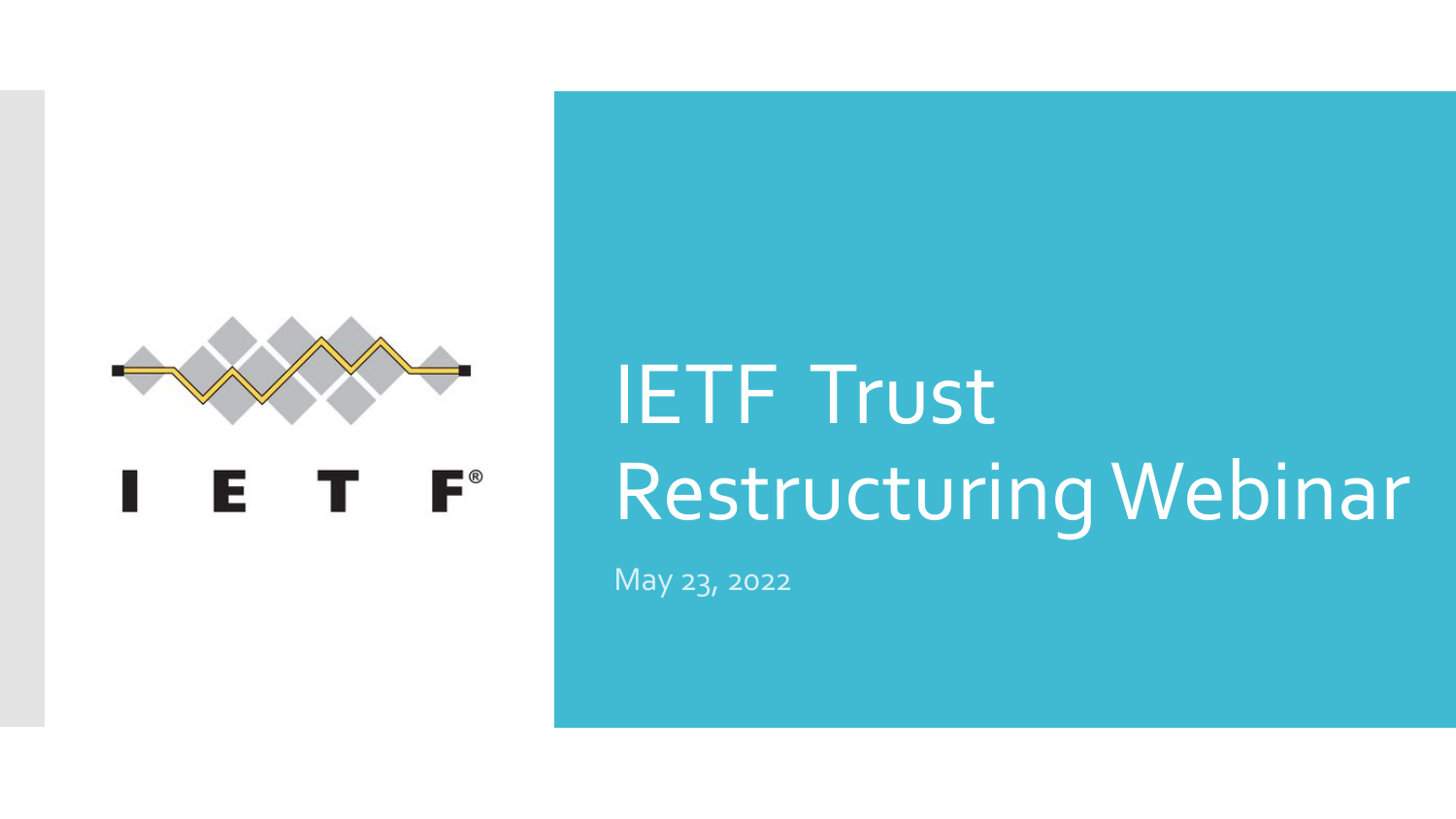Agenda & Format

#### **Introduction to the IETF Trust**

- **Current Trustees**
- **Mission**
- **Structure**

#### **Consultation on Restructuring**

- Motivation
- **Restructuring Proposal**
- **Budget Impact**
- **Consultation Details**
- **Timeline**
- **Submitting comments**

### **Webinar format note:**

This Webinar is a good format to present the background and high-level aspects of the proposal, we recognize that many comments may be at a level of detailed that do not fit easily into the webinar format.

Please direct detail heavy comments to the [TLP-INTEREST@IETF.ORG](mailto:TLP-INTEREST@IETF.ORG) list that is being used for this consultation.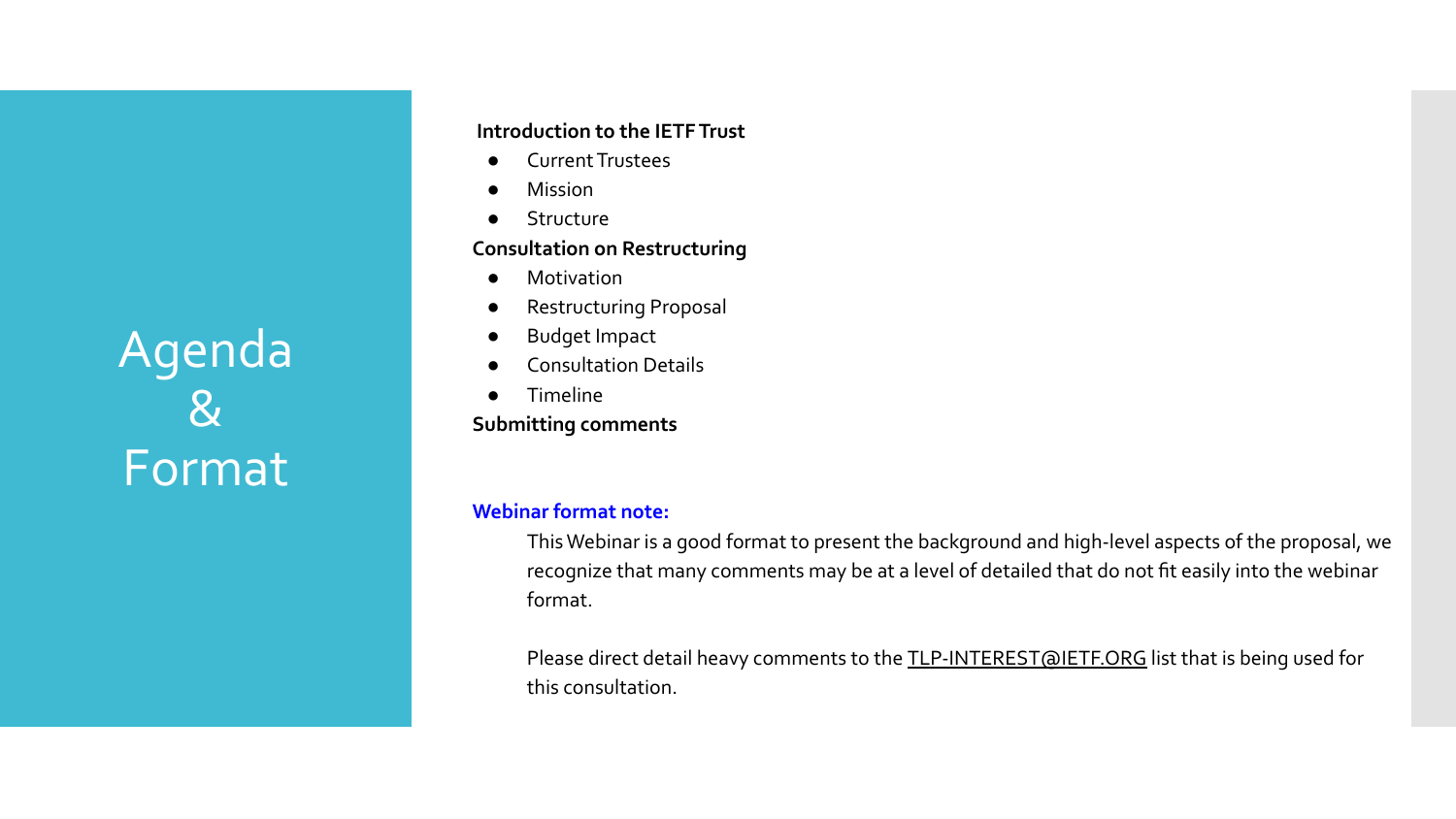### IETF Trustees





Glenn Deen Kathleen Moriarty Joel Halpern John Levine Stephan Wenger Chair Treasurer



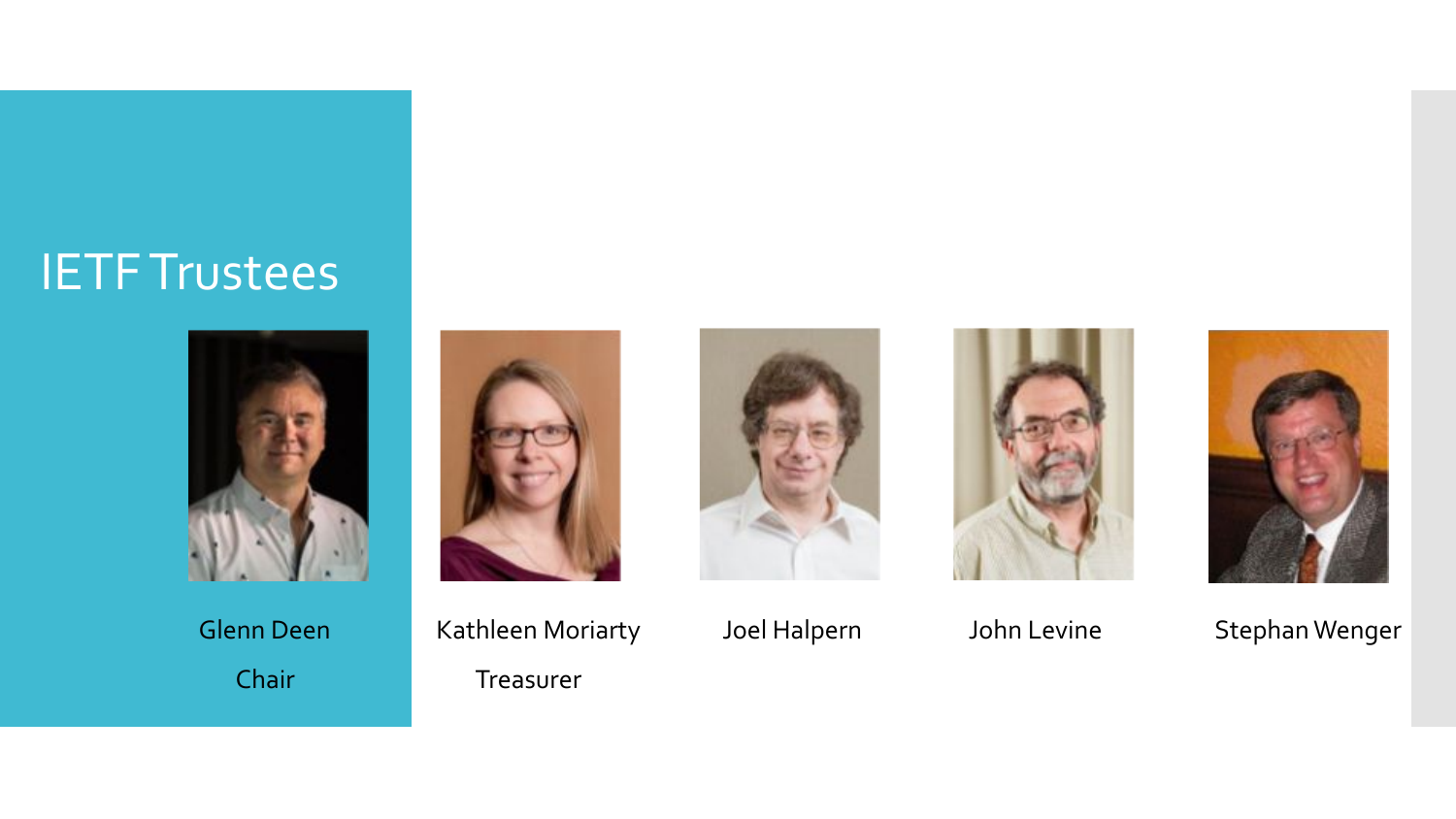### IETF Trust Purpose

### Enable usage of IP Assets while protecting ownership

Hold IP Assets for IETF, IANA, ICANN, Internet Community

 Domain ownership IETF.ORG, IESG.ORG, IRTF.ORG, IAB.ORG, IANA.ORG,...

### Copyrights

IETF RFC's, Logos, Photos, Videos Contributions to the IETF: Internet Drafts, discussions, etc.

**Trademarks** 

IETF, IANA Marks, additional IETF marks (logos etc.)

### **Software**

**IETF Tools, IETF YANG Catalog** 



#### **IETF TRUST**

#### **Legal Provisions Relating to IETF Documents**

Effective Date: March 25, 2015

Background 1.

The IETF Trust was formed on December 15, 2005, for, among other things, the purpose of acquiring, holding, maintaining and licensing certain existing and future intellectual property used in connection with the Internet standards process and its administration, for the advancement of science and technology associated with the Internet and related technology. Accordingly, pursuant to RFC 5378, Contributors grant the IETF Trust certain licenses with respect to their IETF Contributions. In RFC 5377, the IETF Community has provided the IETF Trust with guidance regarding licenses that the IETF Trust should grant to others with respect to such IETF Contributions and IETF Documents. These Legal Provisions describe the rights and licenses that the IETF Trust grants to others with respect to such IETF Contributions and IETF Documents; as well as certain restrictions, limitations and notices relating to IETF Documents. These Legal Provisions also apply to other document streams that have requested that the IETF Trust act as licensing administrator, as described in Section 8 below. Capitalized terms used in these Legal Provisions that are not otherwise defined have the meanings set forth in RFC 5378.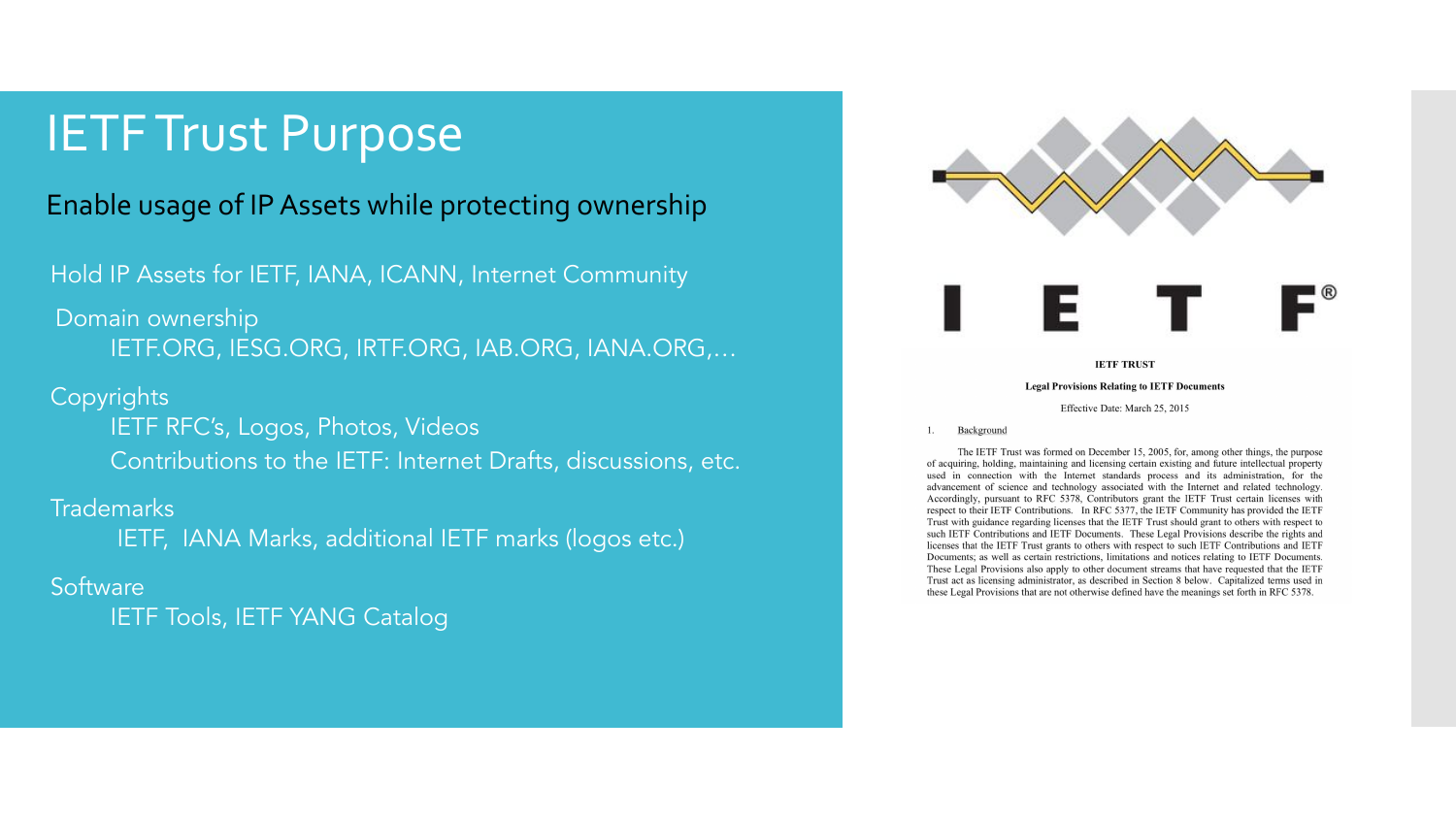### Current Trust **Structure**

- Commonwealth of Virginia Trust
- IRS 501c3 Non-Profit
- Independent from ISOC and IETF Administration LLC
- Website: trustee.ietf.org
- 5 Trustees
	- IETF Nomcom 3, IESG 1, ISOC BoT 1
	- No financial support (travel or compensation)
	- Knowledge of IP law useful
	- Trustees are personally legally responsible/owners
- Annual budget ~100K
	- Legal & Administration Services, TM Registrations,
	- Document Storage (IETF bluesheets, other materials)
	- Domain Registrations, Trustee Insurance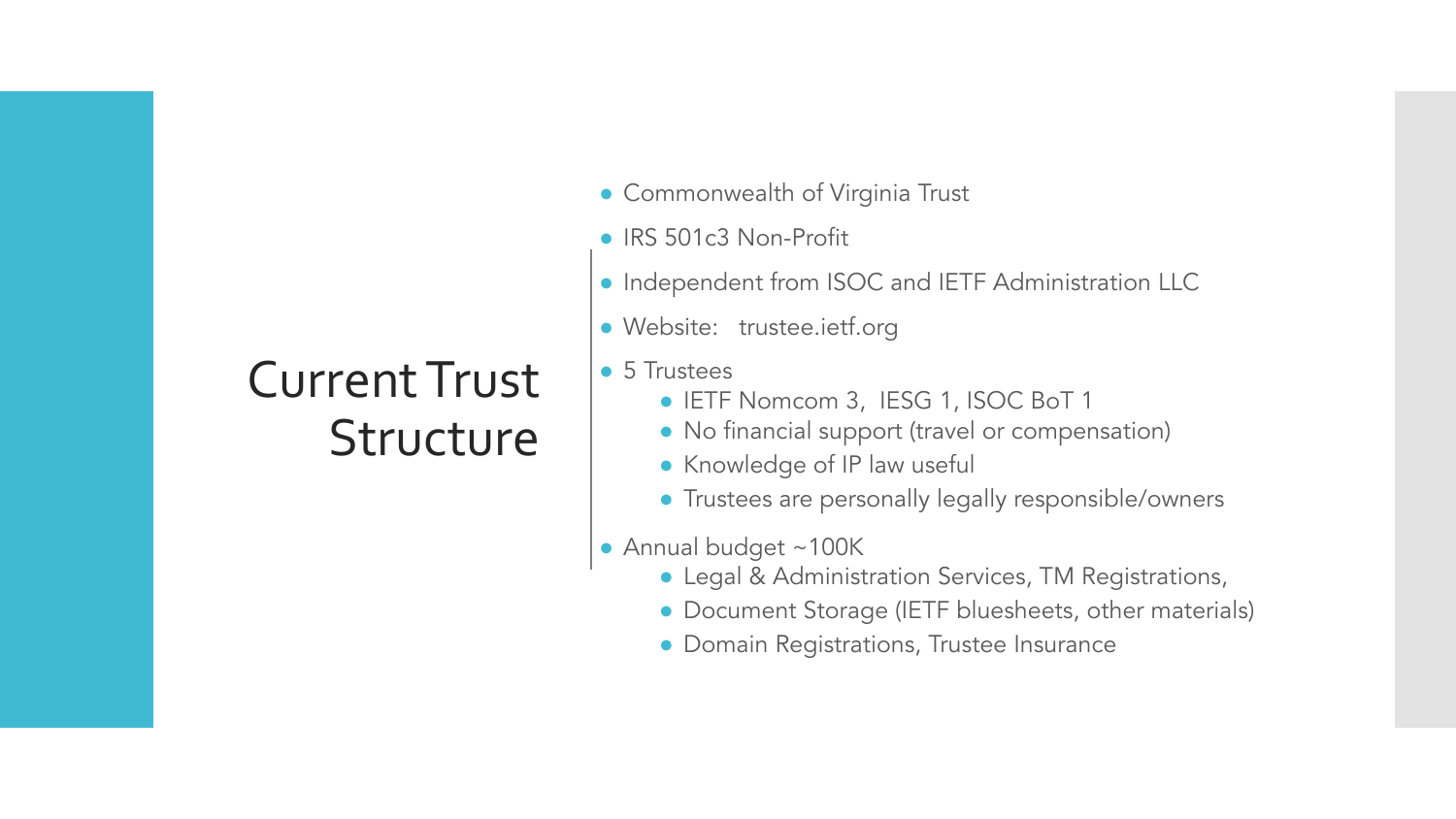Proposal Info Page **Information page about the proposal:** [https://trustee.ietf.org/](https://trustee.ietf.org/about/community-consultation-on-restructuring-the-ietf-trust/)

**Details provided:**

- **IETF 2nd Amended Trust Agreement** 
	- Basis that the current Trust operates under
- **Draft of the proposed Bylaws** 
	- Basis for the the new not-for-profit corporation
	- Drafted based on the current IETF Trust Agreement, but translated into a format appropriate for filing as the articles of incorporation for the new entity.
- **● IETF RFCs affected**
	- RFC 5377 Introduction text has several references regarding Trustees and IAOC
	- RFC 5378 Section 1.h refers to the IETF Trust as a "Virginia Trust"
	- RFC 8715 Section 2 refers to the IETF Trust as a "Virginia Trust"
	- RFC 8714 Section 2 has a short history of the IETF Trust
- **● This presentation**
- **● Link to this webinar recording**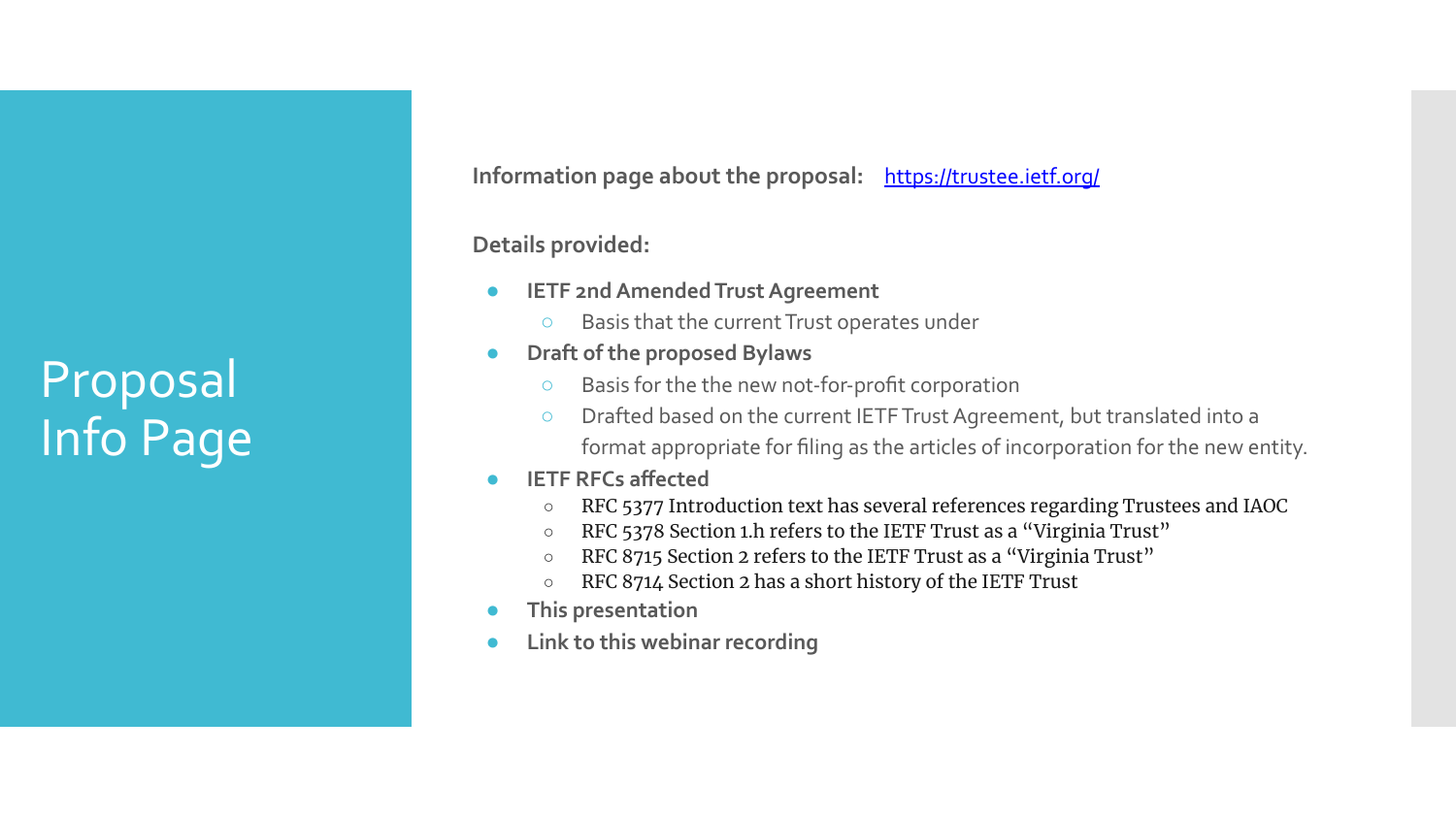### **Motivation**

Why is the IETF Trust proposing restructuring?

- Insurance
- Trustee Personal Liability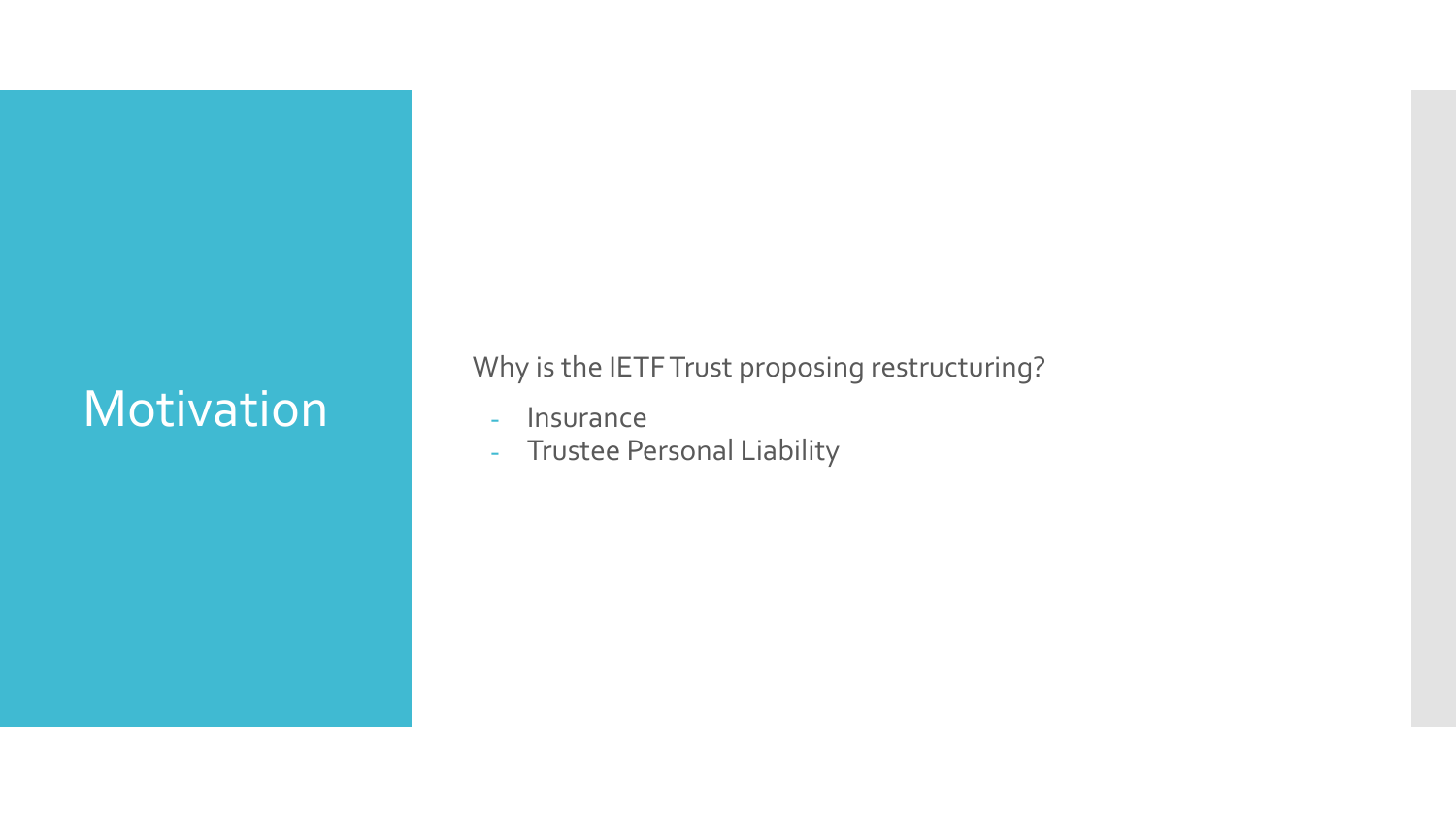- **Insurance Trust Insurance Concerns** Coverage
- The IETF Trust carries \$1 million Professional Liability and \$3 million Directors & Officers insurance
- Levels are out of date having not kept up with inflation or risk levels
- Trust has tried to increase these amounts to appropriate levels
	- Current insurance provider won't increase coverage limits
	- Very few companies providing insurance to trusts
- Quite possible that coverage may one day become unavailable from any source

### **Impacts**

- Without adequate insurance the Trust and Trustees face a significant risk
- Without any insurance the Trust would be very high risk
- Trustees have personal liability

### **Discussion**

- Insurance companies don't like trusts due to their extensive use in family real-estate/wealth holding and tax optimization strategies
- Insurance Companies are comfortable with not-for-profit corporations
	- Large marketplace of insurance providers
	- Pricing more competitive due to large marketplace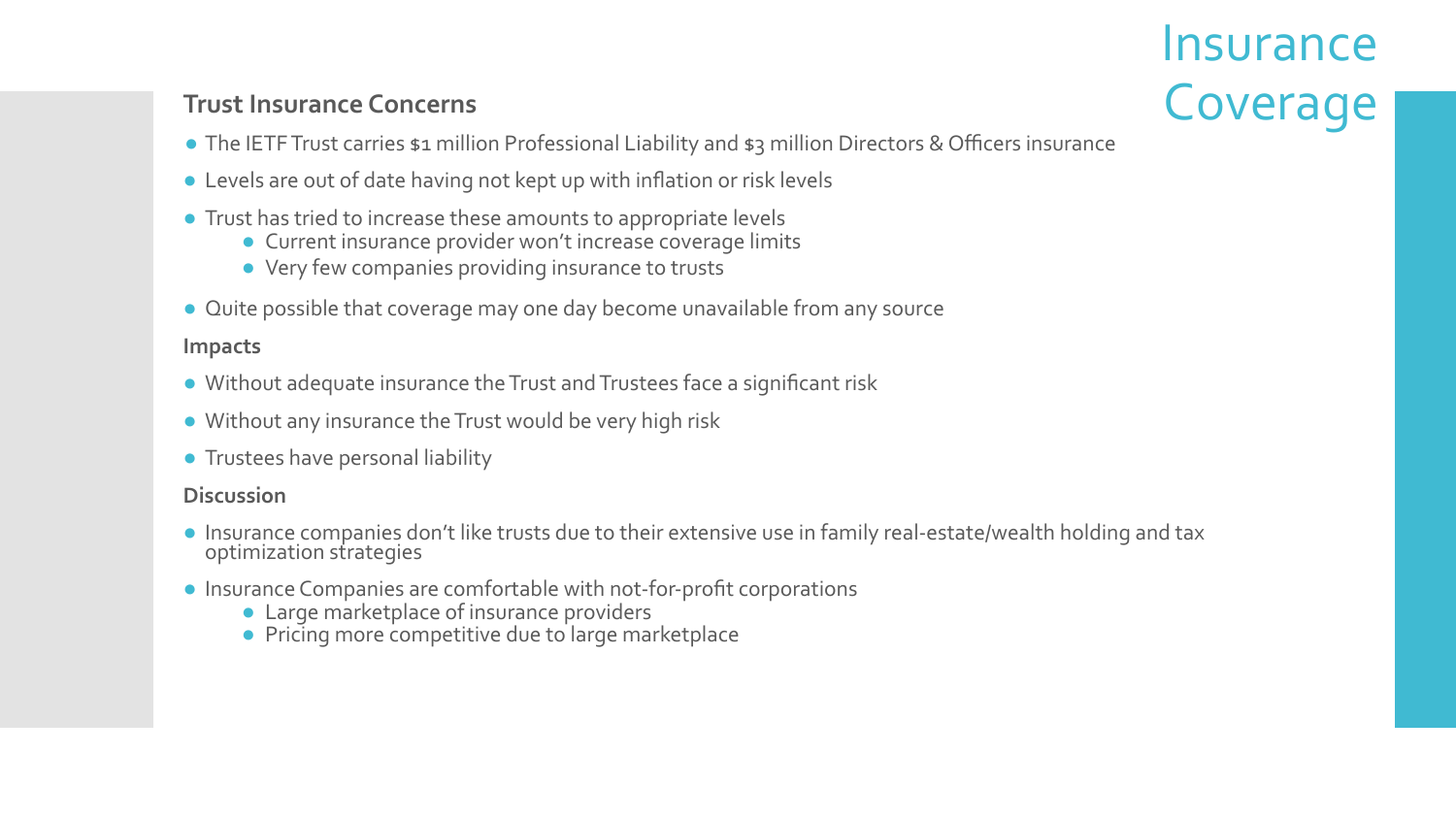### **Trustee Personal Liability**

- The IETF Trust is a Virginia Common Law Trust
- ❖ Trustees aren't just officers they are in some cases the owners of the Trust assets
- ❖ Trademark (TM) Registrations are a good example
	- $\triangleright$  Individual Trustees are listed along with the IETF Trust in registrations as the owners
	- ➢ Some TM Registrations don't allow trusts to listed leaving IETF Trustees as the direct owners
- ❖ IETF Trust's legal liabilities can carry over into individual Trustees legal liabilities
- ❖ Trustees sign IETF Trustee Agreement acknowledging role, responsibilities and risk when joining  $\triangleright$  This is one agreement you really want to read before signing

### **Impact**

- Many potential trustees have avoided being IETF Trustees due to the required personal risk
- Trustees take on direct personal liability as owners of IETF Trust

### **Discussion**

- Corporations directly own IP Assets and can register them worldwide
- IETF Trustees act, and community expectations, are very much like corporate directors
	- **•** They oversee but do not personally own
- Corporate directors have better legal separation protections from personal liability

### **Trustee** Personal **Liability**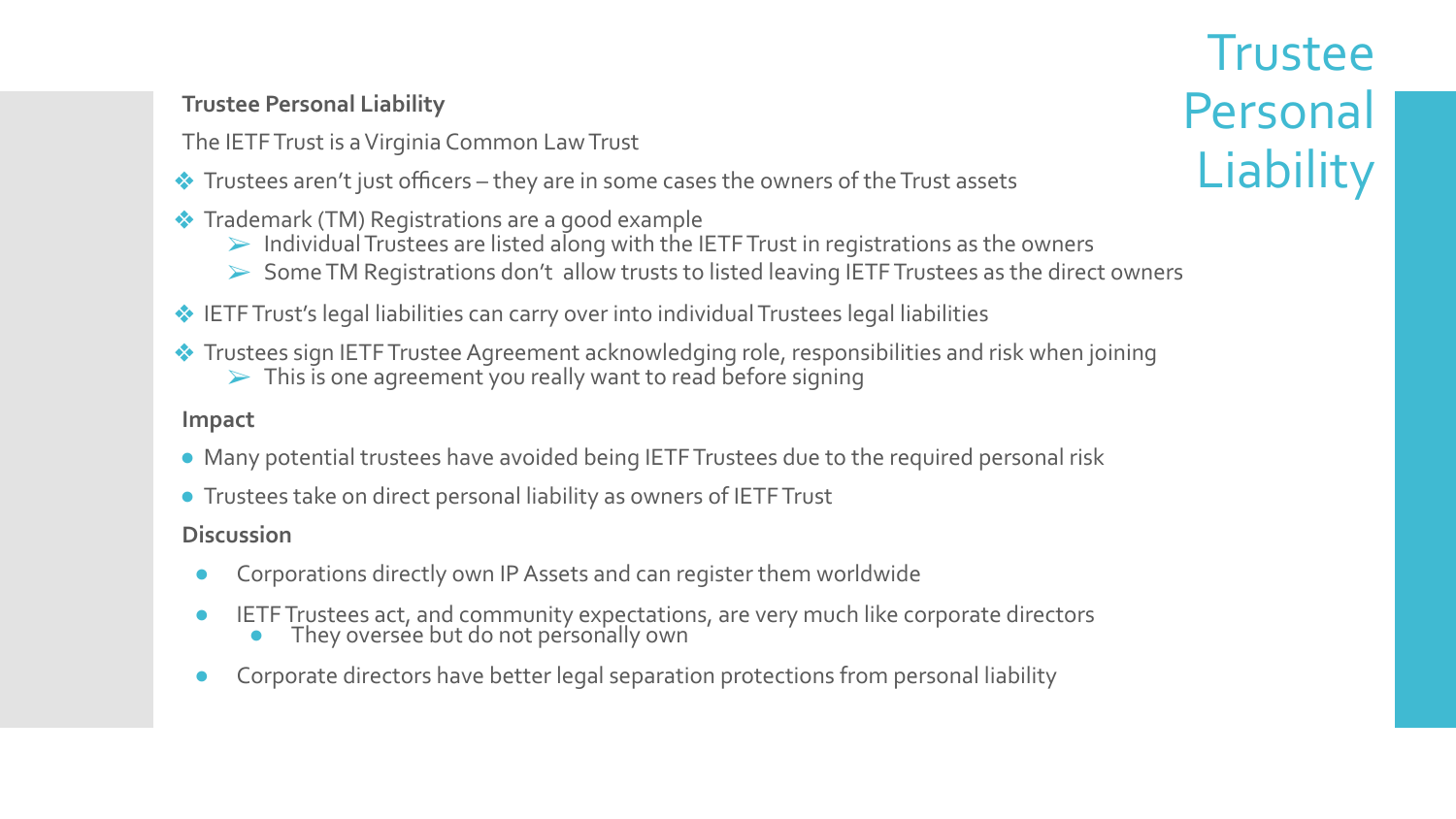IETF Trust Restructuring Proposal

**Proposal is to restructure IETF Trust to a not-for-profit corporation What would change:**

- All IETF Trusts assets would transfer
- All current licenses would transfer
- Trustees would become "demoted" to "directors" on the new Board of Trustees of the new not-for-profit corporation
- Would move from Virginia to Delaware

### **What would be the same:**

- Role & Responsibilities to IETF & Internet Communities
- All Licenses terms would stay the same
- Would stay non-profit (501c3) entity
- Selection of "Directors would follow process per RFC 8714
	- 5 Directors: 1 from IESG, 1 from ISOC, 3 from IETF nomcom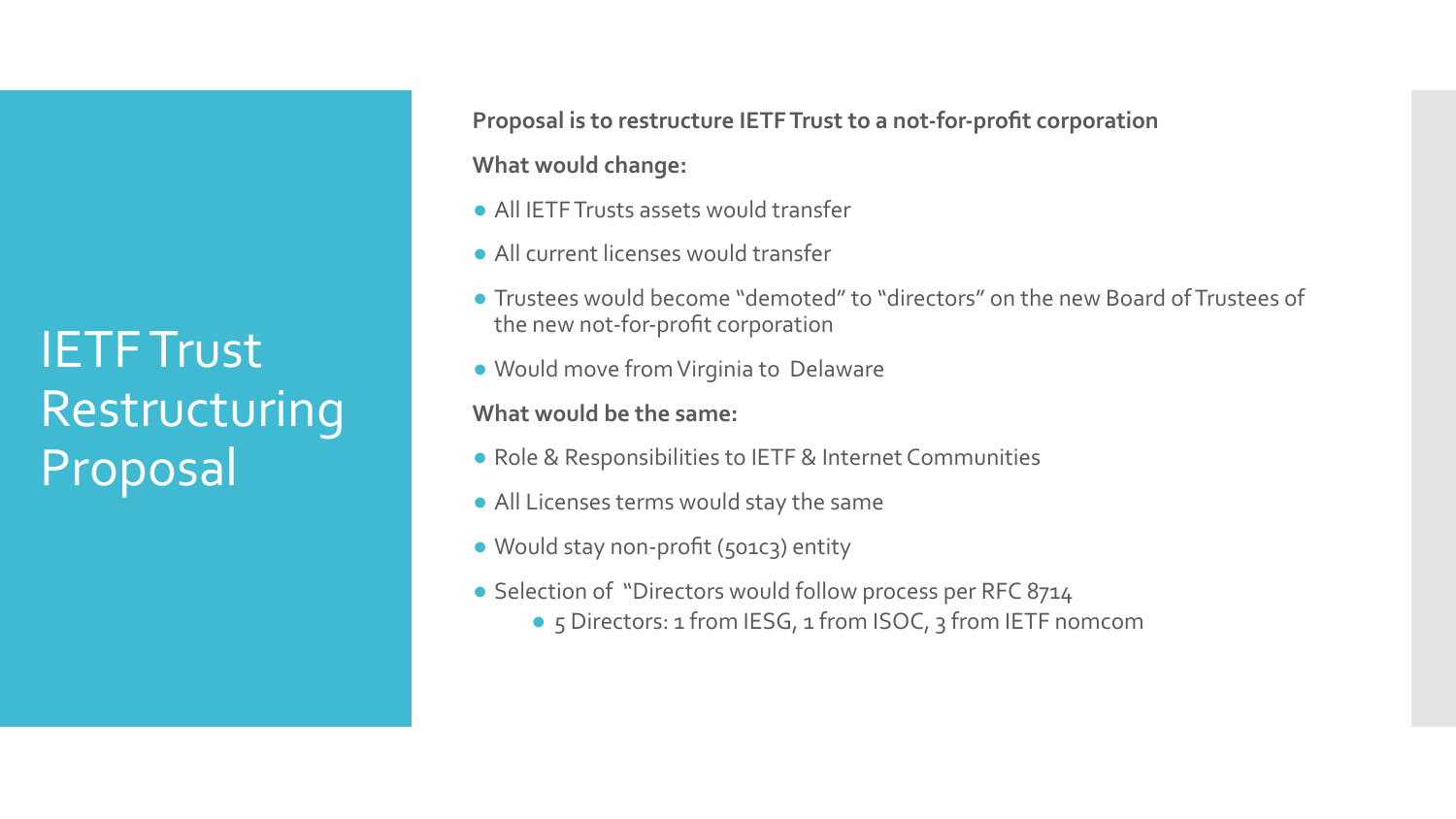Budget Impact

**Budget impact to the IETF Trust is expected to be neutral after initial setup**

**Cost are tracked under "Special Projects" in the 2022 IETF Trust Budget**

- <https://trustee.ietf.org/about/financials/>
- "Special Projects reflects legal consultation services from Gesmer Updegrove LLC"

**Primary costs were upfront as part of analysis & development of proposal**

- **-** Legal review of various approaches **COMPLETED**
- **-** Legal evaluation of feasibility **COMPLETED**
- -
- **-** Draft Bylaws based on current IETF Trust Agreement **COMPLETED**

### **Costs not yet incurred**

- Any bylaw changes resulting from (this) consultation
- Articles of incorporation filing in Delaware
- IRS request for not-for-profit status
- Insurance for new entity
	- Expected to be cheaper than current costs
- Transferring copyrights & existing licenses
- Updating Trademark Registrations
	- Already by current IETF Trust each time a new Trustee is appointed
- Updating IETF Trust web site
- Costs related to "spin" down of current IETF Trust trust
- Potential overlap in overhead caused by having two legal entities active during transition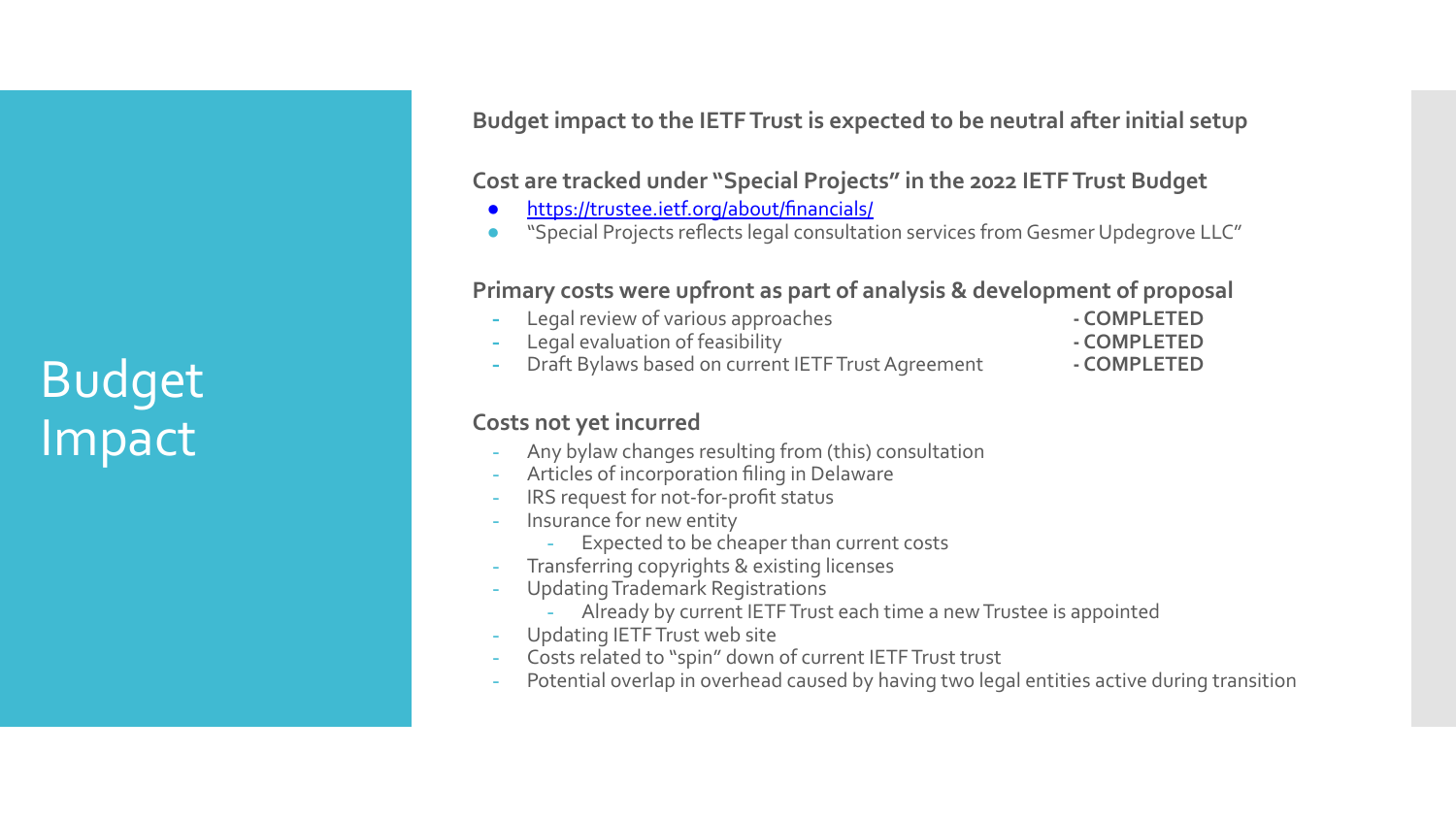### Timeline

**Trustees will publish results of consultation & resulting plan of action**

After Consultation closes on June 30th, 2022

### **File articles of incorporation with State of Delaware**

- This will create the entity following the proposed bylaws
- IETF Trustees will serve as new Board of Trustees
- Entity will start with no assets
- Administrative tasks including obtaining insurance for new entity

### **File application to IRS for not-for-profit status**

This may take a while to receive - possibly up a year!

### **After IRS Approval of not-for-profit status**

- Transfer current IETF Trust IP assets to new entity
- New entity takes over responsibility for managing transferred assets
- Current IETF Trust is "spun" down

### **The restructuring is expected to last well into 2023**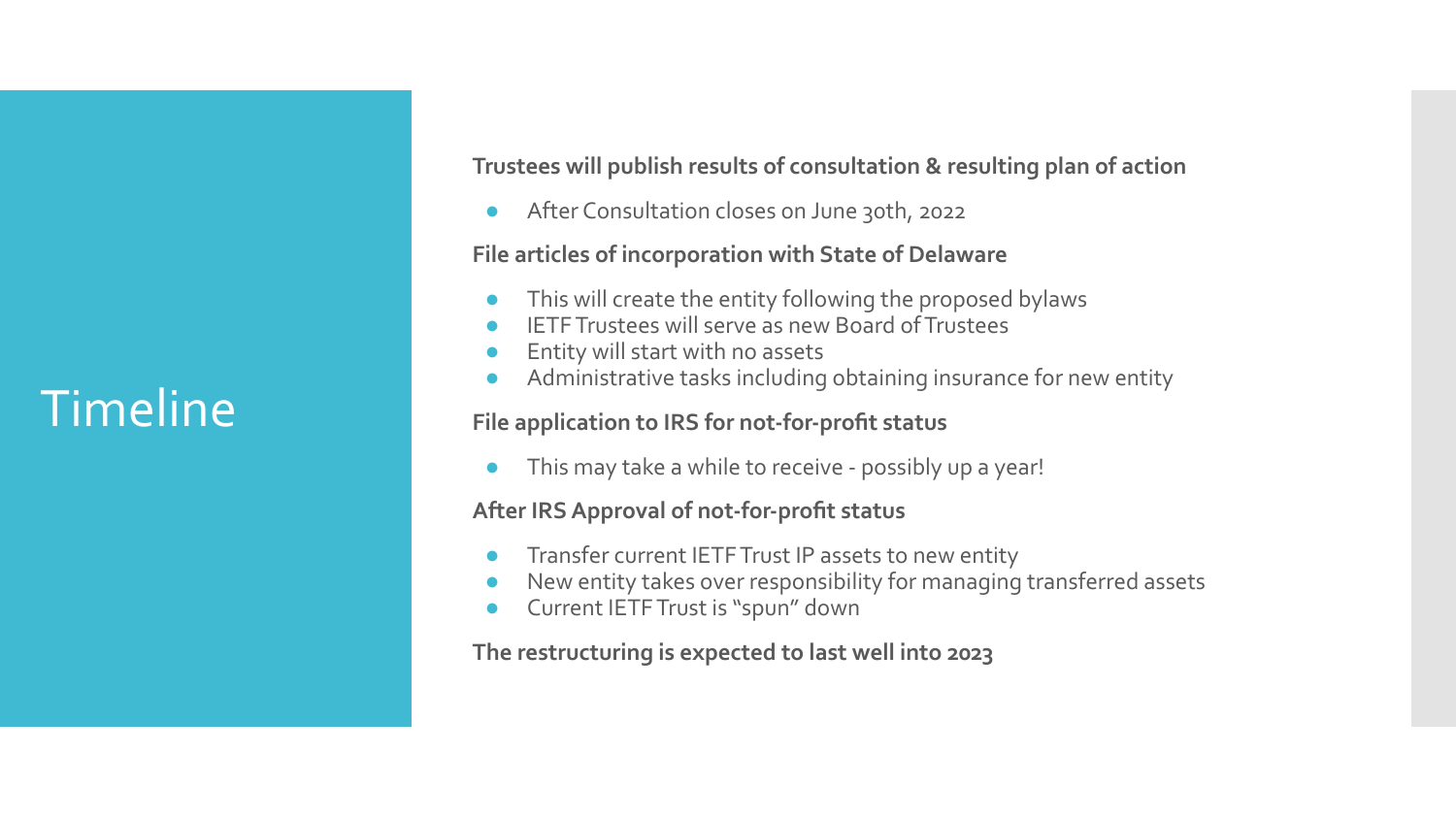## Consultation **Details**

#### **Consultation Goal**

Seeking constructive input to help ensure IETF Trustees have examined and addressed the important aspects that need to be considered in evaluating and possibly implementing the conversion proposal.

### **Key questions we hope to get input on from the consultation**:

(1) Does the proposed change interfere with the Trust's mission? If so, how ?

(2) Are there any legal or factual mistakes in the proposed bylaws?

(3) Is there any deviation in the proposed bylaws from the current Trust agreement in either principle or fact, recognizing that some changes in formalities are required by the change from a trust to a corporation?

(4) Will converting expose the IETF Trust's mission or holdings to new and likely threats that need to be addressed?

#### **Consultation Feedback**

Feedback is being solicited on the IETF Trust's **tlp-interest@ietf.org** mailing list. (registration as a list member is required to post).

**Note:** Each & every comment will not likely receive individual responses, but Trustees will read each comment and will incorporate the feedback in the evaluation

### **Duration of the consultation**

This consultation will run through **June 30th, 2022**.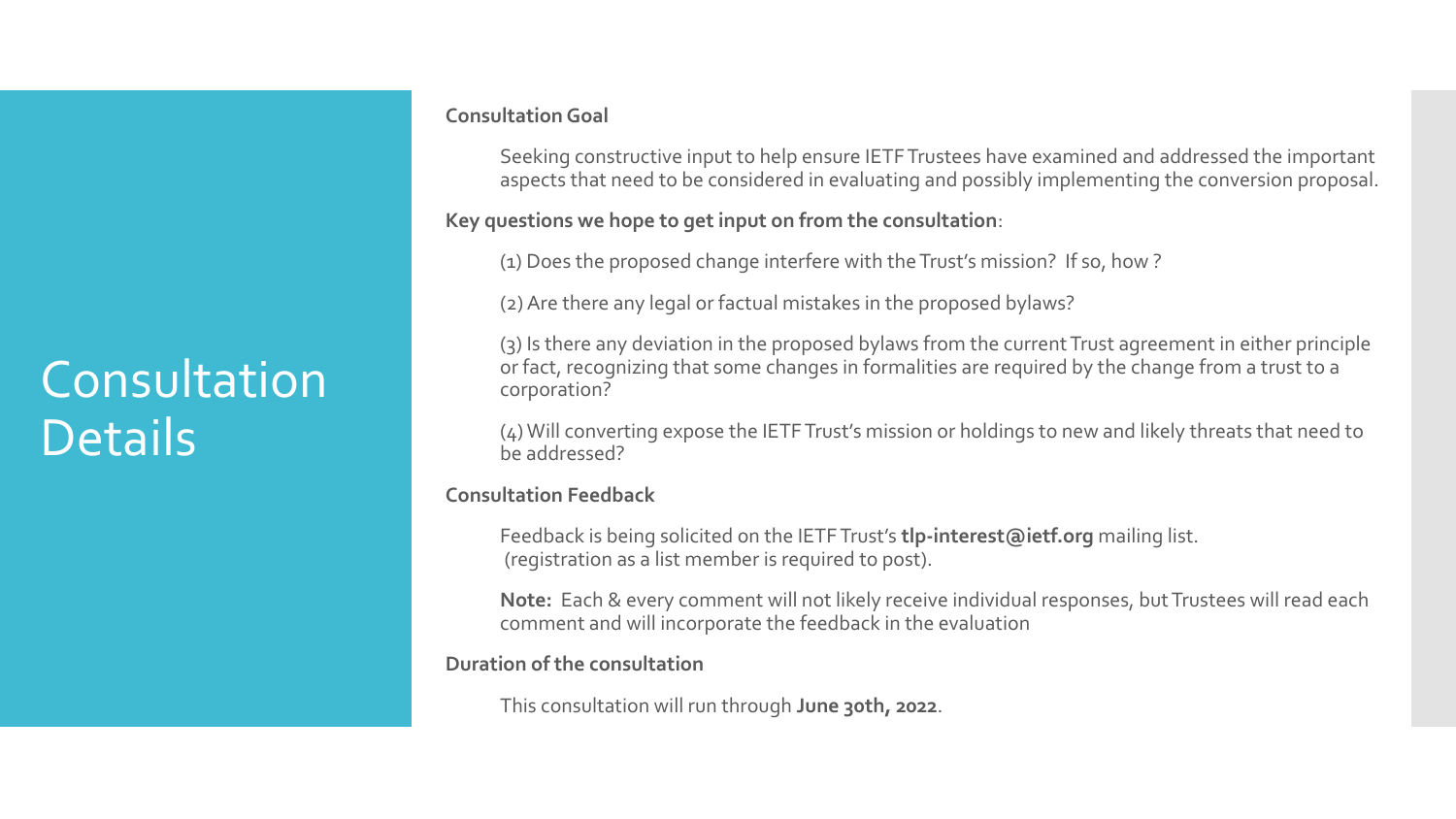## **Sending** Feedback

**Information page about the proposal:** [https://trustee.ietf.org/](https://trustee.ietf.org/about/community-consultation-on-restructuring-the-ietf-trust/)

**Consultation Feedback**

**●** Feedback is being solicited on the IETF Trust's **tlp-interest@ietf.org** mailing list. (registration as a list member is required to post).

**Note:** Each & every comment may not receive individual responses, but Trustees will read each comment and will incorporate the feedback in the evaluation